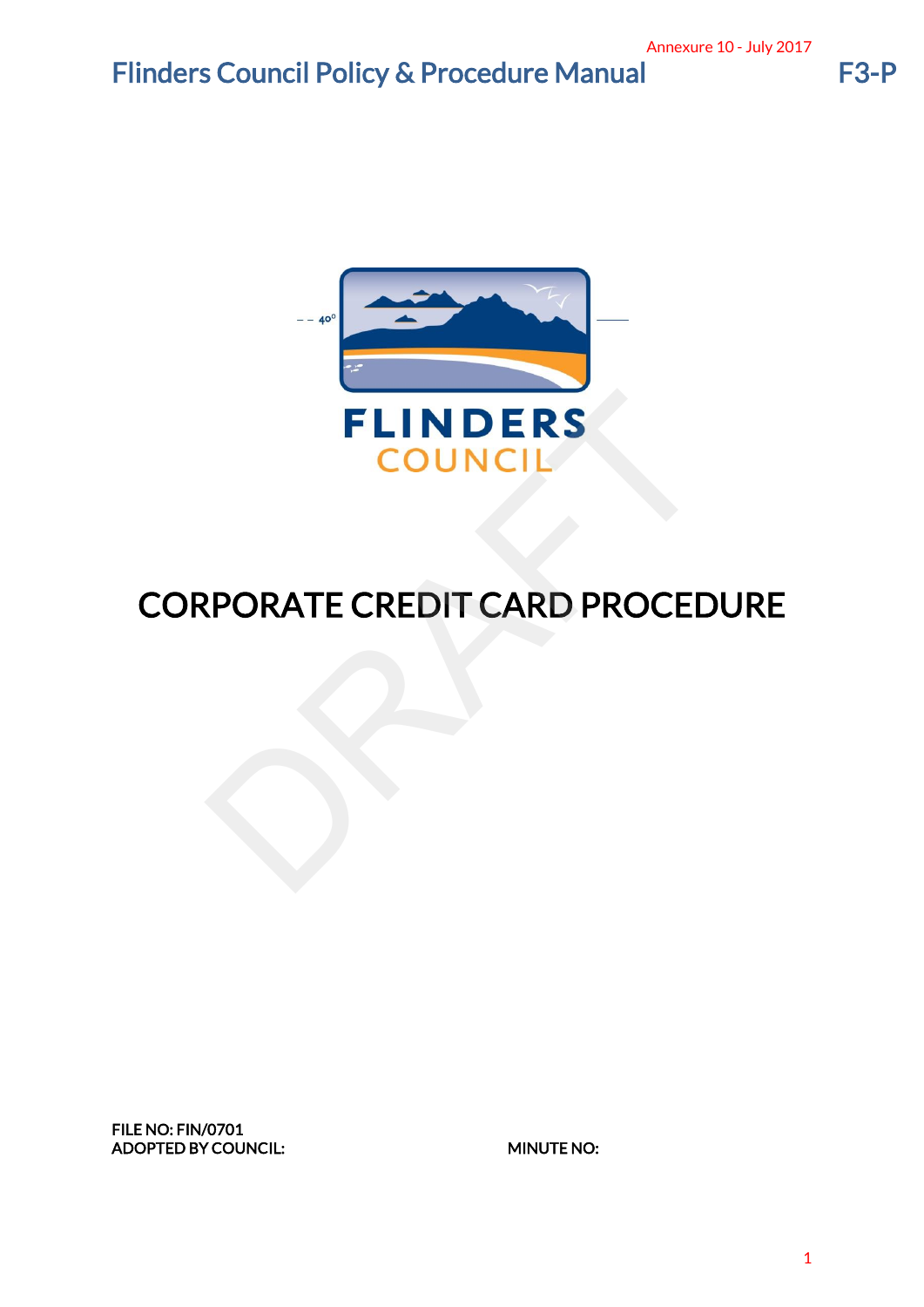# Corporate Credit Card Procedure F3-P

### 1. Introduction

This procedure provides the basis on which to implement the Corporate Credit Card Policy, which allows Flinders Council to follow best practice when using the corporate credit card and ensures sound governance of expenditure incurred on behalf of Council. Annexure 10 - July 2017<br>
orporate Credit Card<br>
n using the corporate<br>
n behalf of Council.<br>
ng reasonable travel,<br>
9. a purchase order will<br>
ds are transferred or<br>
on:<br>
eipt and tax invoice is<br>
d tax invoice must be<br>
1 tax

### 2. Limitations

Corporate credit cards shall only be used as follows:

2.1 For the carrying out of Council authorised business including reasonable travel, accommodation and meal expenses.

2.2 For the meeting of Council Liabilities where it is efficient to do so, a purchase order will need to be completed.

2.3 No private expenditure shall be incurred, even if private funds are transferred or repaid immediately, to offset the expenditure.

### 3. Transaction Methods

Transactions shall be incurred in the following basis, without exception:

- 3.1. No private expenditure shall be incurred
- 3.2. EFTPOS transactions shall be allowed on condition that a receipt and tax invoice is received and provided to the Finance Officer. the meeting of Council Liabilities where it is efficient to do so, a purch<br>be completed.<br>private expenditure shall be incurred, even if private funds are t<br>mediately, to offset the expenditure.<br>ion Methods<br>ions shall be in
- 3.3. Telephone transactions shall be allowed however a receipt and tax invoice must be sought and provided to the Finance Officer
- 3.4. Internet transactions shall be allowed however a receipt and tax invoice must be sought and provided to the Finance Officer.

### 4. Approval of Corporate Credit Card Expenditure

- 4.1. All expenditure incurred on corporate credit cards shall be supported by a tax invoice and in compliance with the requirements of the goods and services tax.
- 4.2. Those who are issued with a corporate credit card shall provide, and be responsible for the production of supporting documentation.
- 4.3. All expenditure incurred on corporate credit cards shall be reviewed and authorised by the Corporate Services Manager for the General Manager's credit card and by the General Manager for all other credit cards.
- 4.4. Expenditure incurred on corporate credit cards that is not supported by documentation will require a statutory declaration to be to the Finance Officer.

### 5. Management of Cards

All cards issued shall: